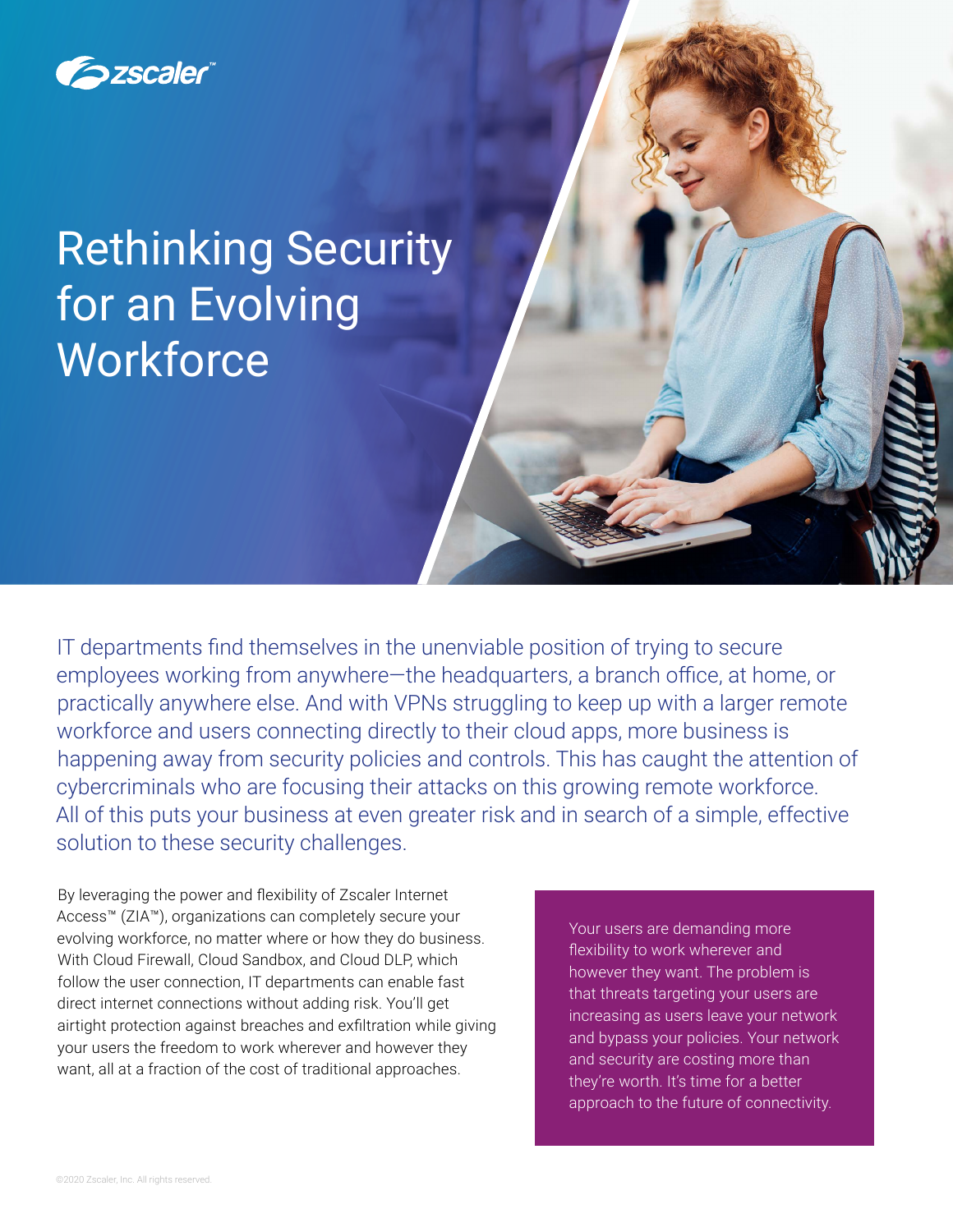## How to secure your remote workforce from anywhere

#### It starts with Zscaler Client Connector and Z-tunnel 2.0

It all starts with Zscaler Client Connector (formerly known as Zscaler App). Before the user's device connects to the internet, Client Connector establishes a secure connection to the Zscaler Cloud. By leveraging Zscaler's new Z-tunnel 2.0 architecture, all traffic, ports, and protocols are proxied through Zscaler for inspection. Client Connector is the fundamental building block for fast, secure user connections, regardless of location.

#### Control off-network connections with Advanced Cloud Firewall

When your users are off-network, you still need your corporate policies to follow them. This is where Advanced Cloud Firewall comes in. By pairing Advanced Cloud Firewall and Z-tunnel 2.0, you can fully control and secure your users' connections and reduce risk without VPN, backhauling or costly appliances. From blocking BitTorrent to controlling FTP, RDP, or SIP connections to defining user group access to Ring Central, Zoom, and others, Zscaler Advanced Cloud Firewall has you covered. You can finally leverage a single, consistent policy wherever your users want to connect from—now and in the future.

We found a lot of P2P traffic going in and out of our network to clients we weren't familiar with. We were able to use Zscaler's full packet inspection firewall to turn off that P2P traffic, so we could stop BitTorrent and other P2P file sharing services."

- Jeff Johnson, Director of Security Operations, AutoNation

#### Reduce remote user risk with Advanced Cloud Sandbox

When users are off-network and away from your gateway is when they are most vulnerable. Ransomware and unknown malicious files strike when you least expect it. That's why you need advanced Cloud Sandbox and the ZIA proxy architecture. You can blanket all users with inline zero-day protection and even hold the delivery of unknown files until confirmed clean. You get full coverage across all file types your users could download and stronger threat intelligence from other Zscaler organizations. Better still, with unlimited SSL inspection, you'll inspect every byte of traffic and find more threats where they hide.



After deploying Zscaler and Cloud Sandbox, NOV saw a 35x reduction in infected machines.





#### Enforce corporate policies off-network with Cloud Firewall